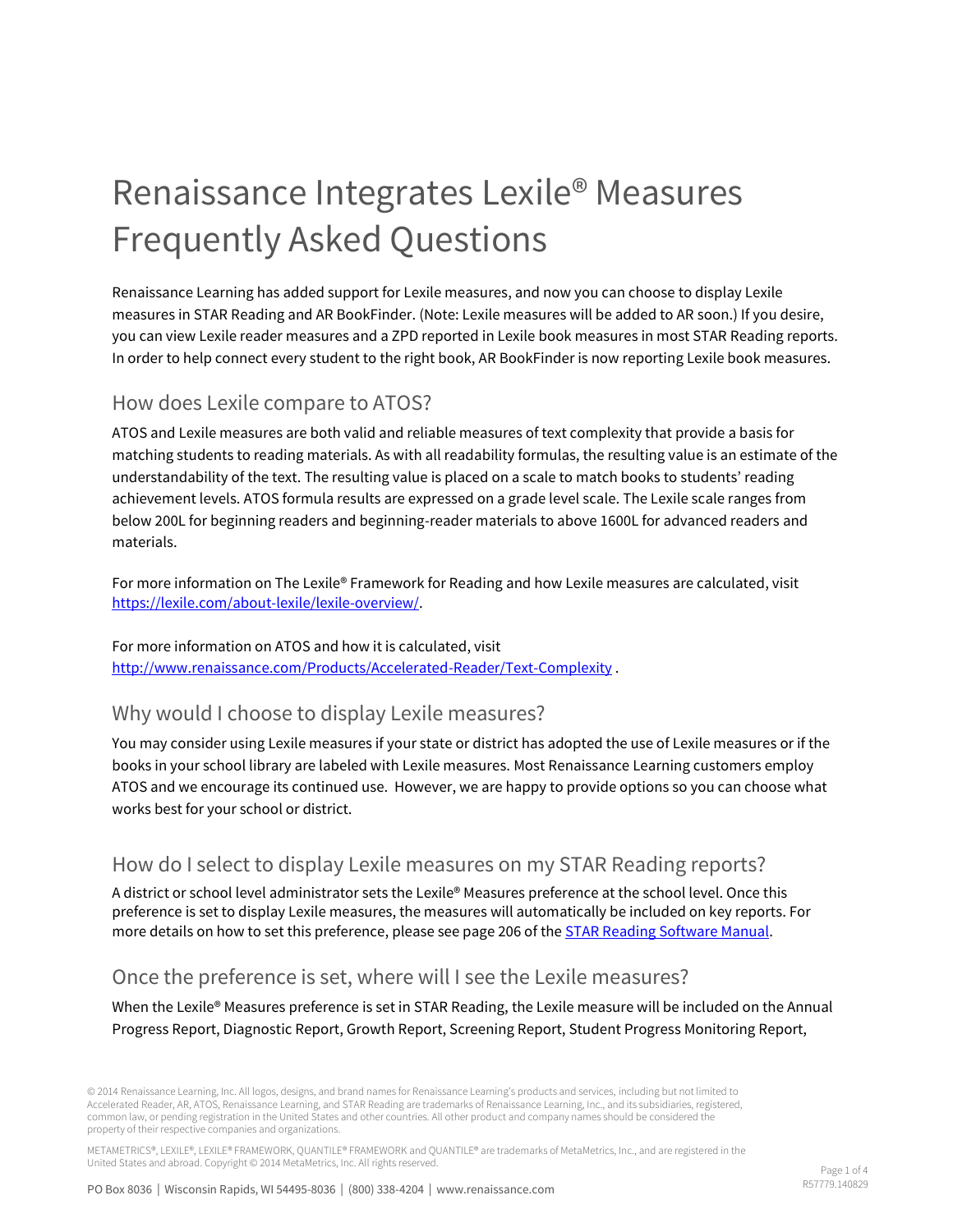Summary Report, Test Record Report, Student Instructional Planning Report, Student State Standards Reports, and on the Student Details in the Record Book.

You will also see the ZPD reported in Lexile measures on the Annual Progress Report, Diagnostic Report, Parent Report (English or Spanish), Reading Range Report, Screening Report, Student Instructional Planning Report, Summary Report, Test Record Report, and on the Student Details in the Record Book.

#### How do I select to display Lexile measures on AR BookFinder?

When searching for books in AR BookFinder, select **Show Lexile® Measure** from the Advanced Search tab. You will then see the book's Lexile measure alongside other book information on the search results and book details pages. This also allows you to search for books within a specific range of Lexile measures.

#### What happened to ATOS 2000?

The ATOS 2000 (and corresponding ZPD 2000) measures are going away and will be replaced with Lexile measures. We will now have the option of using two of the most recognized readability formulas, ATOS and The Lexile Framework for Reading.

#### Are other products going to support Lexile measures, including AR?

Yes. Lexile measures are coming soon to Accelerated Reader and most other Renaissance Learning applications. However, we have no plans to support The Quantile® Framework for Mathematics or Quantile® measures at this time.

#### How does Renaissance Learning calculate the Lexile measure for a student?

MetaMetrics'® psychometricians worked with psychometricians at Renaissance Learning to do a comprehensive linking study. MetaMetrics has experience linking the Lexile scale to many reading tests and has partnered with state departments of education and other test publishers. The STAR Reading and Lexile® Framework linking study was completed using data from over 250,000 students and an analysis of over 2,500 STAR Reading items and over 200 Lexile items. The linking study conducted by MetaMetrics facilitates the reporting of certified Lexile measures for your students using STAR Reading.

#### How does Renaissance Learning calculate the Lexile measure for a book?

Renaissance Learning receives the certified Lexile book measures from MetaMetrics. The Renaissance reported Lexile measures will be identical to the Lexile measures reported in other applications and web sites. The certified Lexile measures are shown as a number with an "L" after it. In some instances, a certified Lexile measure may not be available. To support these texts, Renaissance Learning will display an estimate of Lexile text measure based on a study conducted by MetaMetrics using ATOS Book Levels.

© 2014 Renaissance Learning, Inc. All logos, designs, and brand names for Renaissance Learning's products and services, including but not limited to Accelerated Reader, AR, ATOS, Renaissance Learning, and STAR Reading are trademarks of Renaissance Learning, Inc., and its subsidiaries, registered, common law, or pending registration in the United States and other countries. All other product and company names should be considered the property of their respective companies and organizations.

METAMETRICS®, LEXILE®, LEXILE® FRAMEWORK, OUANTILE® FRAMEWORK and OUANTILE® are trademarks of MetaMetrics, Inc., and are registered in the United States and abroad. Copyright © 2014 MetaMetrics, Inc. All rights reserved.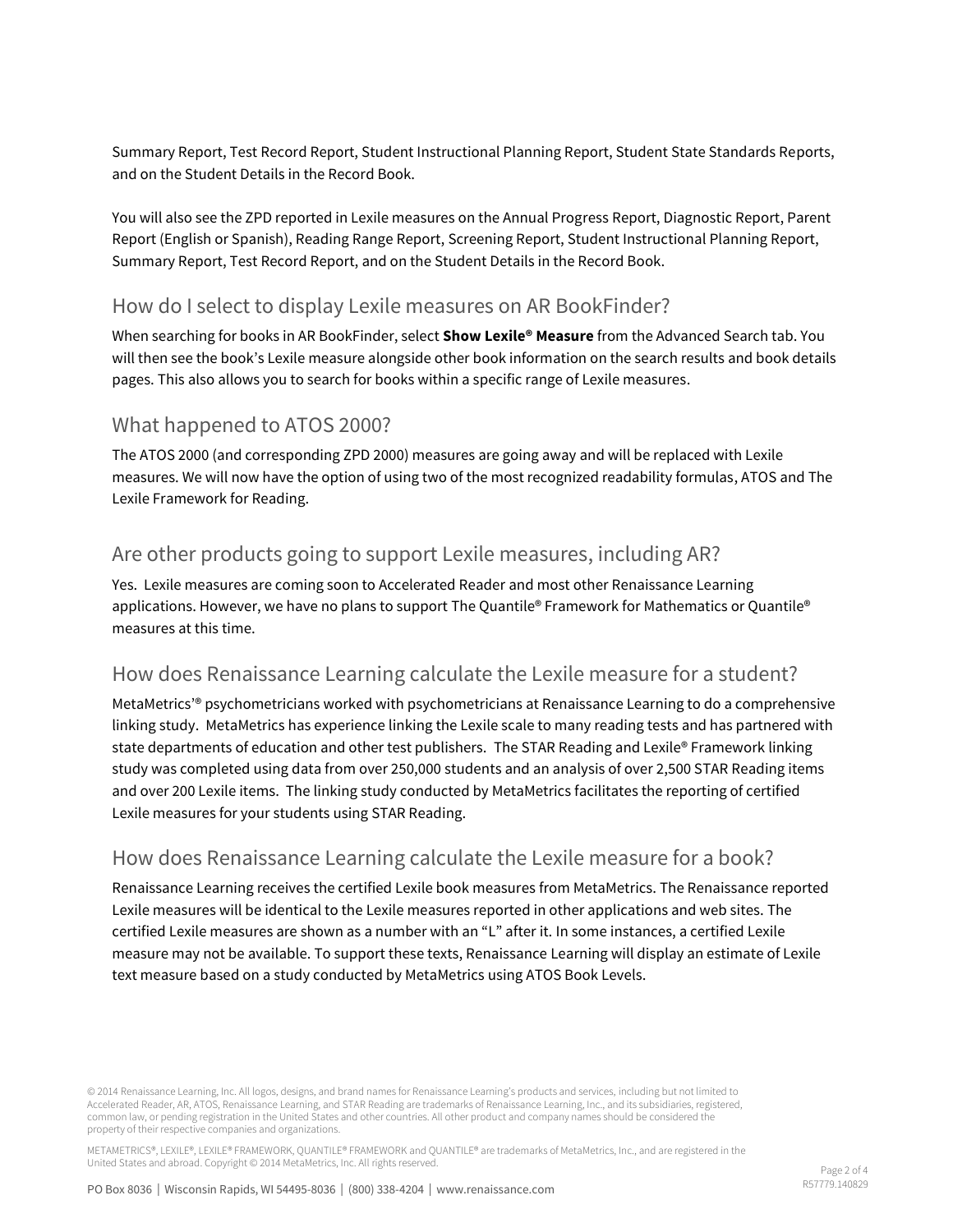## Why is there a gap between my student's Lexile<sup>®</sup> measure and the suggested Lexile® ZPD?

In order to understand the difference between the Lexile Measure and the Lexile ZPDs we must first take a look at each score individually to understand how they are calculated.

#### **How does Renaissance Learning calculate the student's Lexile® measure?**

MetaMetrics'® psychometricians worked with psychometricians at Renaissance Learning to do a comprehensive linking study. MetaMetrics has experience linking the Lexile scale to many reading tests and has partnered with state departments of education and other test publishers. The STAR Reading and Lexile® Framework linking study was completed using data from over 250,000 students and an analysis of over 2,500 STAR Reading items and over 200 Lexile items. The linking study conducted by MetaMetrics facilitates the reporting of certified Lexile measures for your students using STAR Reading.

#### **How does Renaissance Learning calculate the Lexile® ZPD?**

The Lexile® ZPD column represents Renaissance ZPDs reported in Lexile measures. The Lexile ZPDs were calculated using a second linking study that linked ATOS to the Lexile scale. This study was also completed by MetaMetrics. Our ZPDs have been evaluated extensively and found to be a reliable way to guide students' independent reading practice. Please note that the reading range guidelines that are part of The Lexile® Framework for Reading follow a different approach. More information about Lexile reading ranges can be found here [https://lexile.com/about-lexile/lexile-overview/.](https://lexile.com/about-lexile/lexile-overview/) Schools can choose which reading range they want to implement when helping students find books. Renaissance software supports our ZPDs.

Now that you understand the difference between these two scores, it is important to take into consideration the most important factor, the student. The ZPD for any student is a starting point and Lexile ZPDs are no exception. Given the information you know about the student, ask yourself, would the student be able to read the books that are within the suggested ZPD? Do you feel the student's Lexile measure is a closer representation of what the student will be successful with? You can use the Advanced Search tab of AR BookFinder to look for books within specific Lexile measure ranges. As students begin to read, monitor their progress closely to see whether these initial ZPDS are a good fit and make adjustments along the way if needed.

## The Lexile® measure reported in STAR Reading is different than the Lexile measure I received from another assessment. Why?

The white pape[r Managing Multiple Measures,](https://cdn.lexile.com/m/uploads/whitepapers/WhitepaperManagingMultipleMeasures_09.pdf) produced by MetaMetrics, explains the differences you sometimes see when looking at Lexile measures from different assessments. The excerpt from the Summary of the whitepaper explains this best, but more details can be found in the complete paper.

"The availability of a common scale enables one to compare the results from two assessments to have a better understanding of a child' reading ability or mathematical understanding. … If assessments are measuring the same construct… then we should expect the results to be consistent (within measurement error). However, we should never expect to replicate scores exactly from two assessments when there are differences in the stakes

© 2014 Renaissance Learning, Inc. All logos, designs, and brand names for Renaissance Learning's products and services, including but not limited to Accelerated Reader, AR, ATOS, Renaissance Learning, and STAR Reading are trademarks of Renaissance Learning, Inc., and its subsidiaries, registered, common law, or pending registration in the United States and other countries. All other product and company names should be considered the property of their respective companies and organizations.

METAMETRICS®, LEXILE®, LEXILE® FRAMEWORK, OUANTILE® FRAMEWORK and OUANTILE® are trademarks of MetaMetrics, Inc., and are registered in the United States and abroad. Copyright © 2014 MetaMetrics, Inc. All rights reserved.